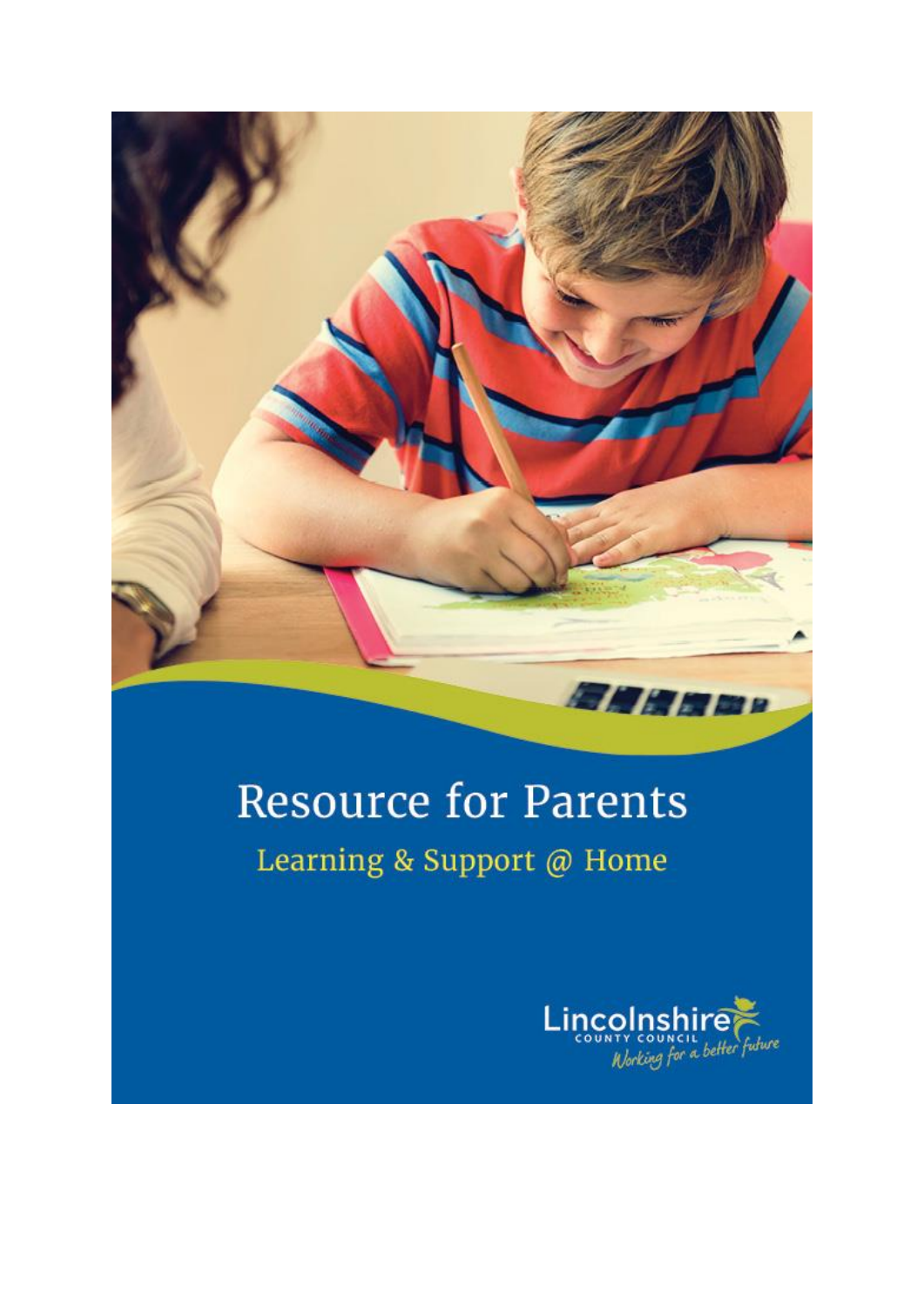*Lincolnshire Councils' SEND Advice Line Service have worked with recommendations from educational psychologists to bring together this resource to share with parents to help signpost to available support for children with SEND during home-learning.*

### **Speech language and communication interaction**

**@** Oak Academy communication and language lessons online for children with SEND for secondary and primary pupils.

https://classroom.thenational.academy/specialist/subjects/communication-andlanguage

**@** Directory of activities and resources to support development of specific speech, language and communication needs (searchable by age phase, subject, target and level of attainment). Primary age children (5– 11 years).

https://en.commtap.org/primary

**@** A range of resources to help parents develop children's speech and language needs. For all age groups.

https://www.thecommunicationtrust.org.uk/resources/resources/resources-forparents/

**@** Games and activities to support speech and language needs. Home based activities from toddler to primary age children.

https://ican.org.uk/a-message-to-our-supporters-on-coronavirus/activities-to-developspeaking-and-listening-skills/

**@** A guide to Android apps to support complex communication needs. https://www.callscotland.org.uk/downloads/posters-and-leaflets/android-apps-forcomplex-communication-support-needs/

**@** Activities to support children and parents using PECS (picture Exchange). https://pecs-unitedkingdom.com/support-at-home/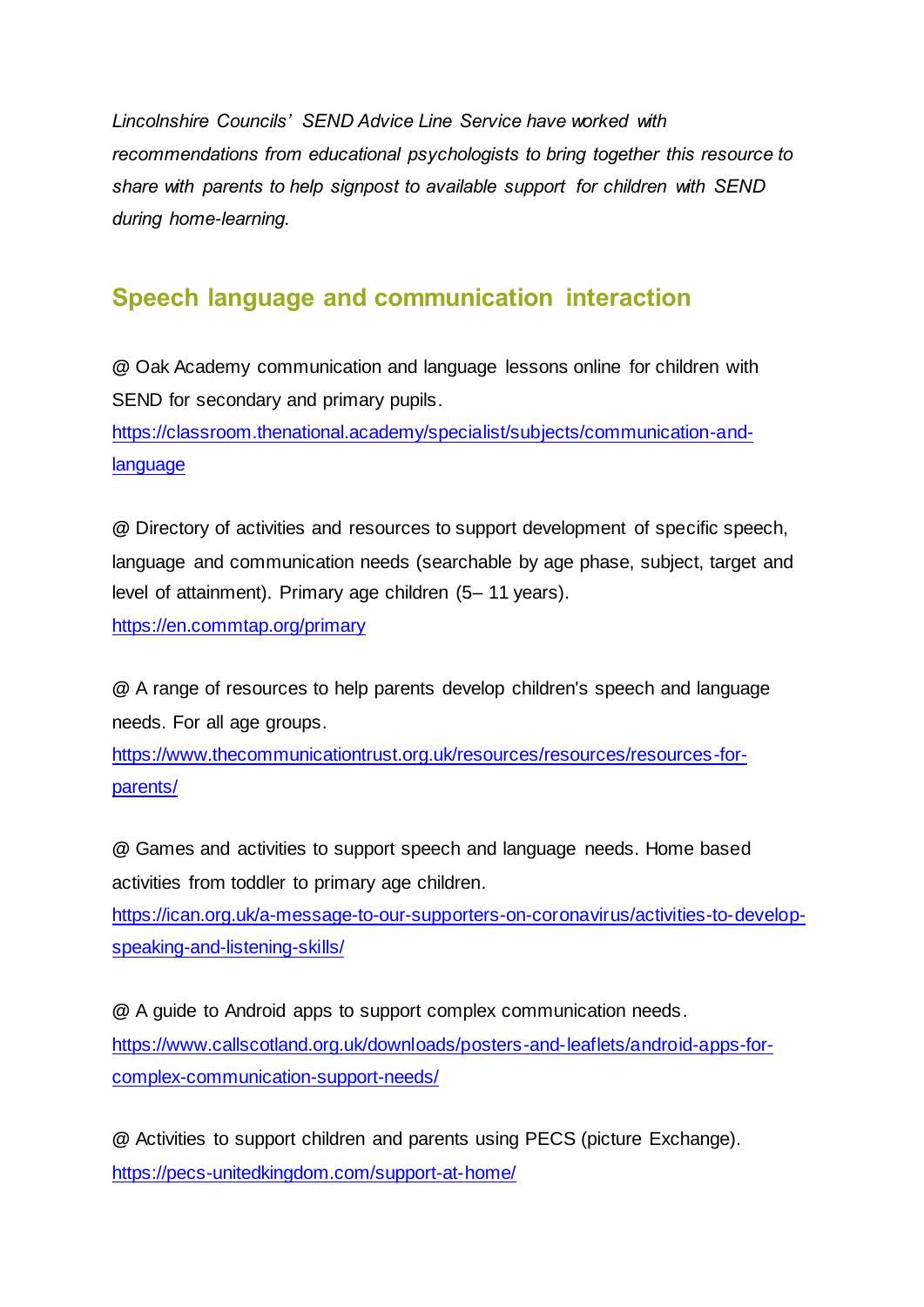**@** There are also some videos available from Lincolnshire Speech and Language Therapy Service to support the Attention and Engagement programme running in Lincolnshire. Attention and Engagement is an intervention model which aims to develop natural and spontaneous communication through the use of visually based and highly motivating activities. The primary objective is that the sessions are fun and "offer an irresistible invitation to learn!"

https://www.lincolnshirecommunityhealthservices.nhs.uk/our-services/childrensservices/childrens-therapy-services/first-call/attention-and-engagement

### **Cognition and learning**

### **Maths**

**@** Oak Academy lessons to support children with additional needs in specific areas of maths.

https://classroom.thenational.academy/specialist/subjects/numeracy

**@** iPad apps for learners with dyscalculia/numeracy difficulties. https://www.callscotland.org.uk/downloads/posters-and-leaflets/ipad-apps-forlearners-with-dyscalculianumeracy-difficulties/

**@** Resources to support teaching to tell the time. https://www.easyreadtimeteacher.com/teacher-classroom-resources/

**@** Active games to support maths learning, for primary and early-secondary aged children.

https://www.weareteachers.com/active-math-games/

**@** Virtual physical resources to help children understand maths, cubes, tens frames, number lines, bead strings, and many more!

https://www.didax.com/math/virtual-manipulatives.html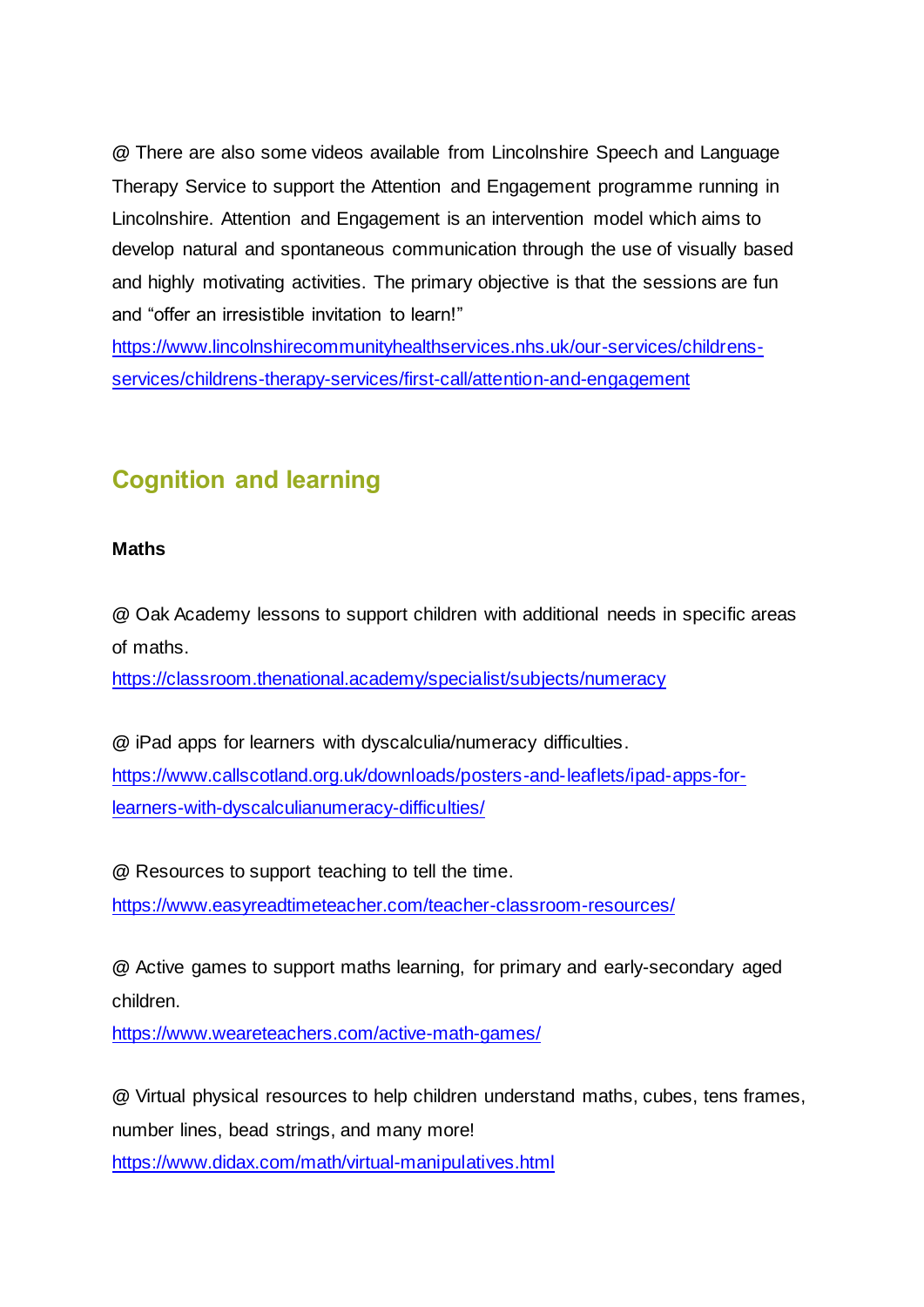### **English**

**@** Android apps for learners with dyslexia/reading and writing difficulties. For all ages.

https://www.callscotland.org.uk/downloads/posters-and-leaflets/android-apps-forlearners-with-dyslexia/

**@** Free Powerpoint books for young readers.

https://www.callscotland.org.uk/downloads/posters-and-leaflets/powerpoint-booksfor-young-readers/

**@** List of dyslexia friendly books with titles for readers in Key stages 1 and 2 (charge applies).

https://www.booksfortopics.com/dyslexic-readers?fbclid=IwAR1\_cTqfjigl-KkzG9UVxUq\_cwmZfBJ9yIvdA6R5utt-Jbxer7Xy6xLaolY

**@** Multisensory stories for downloading using signs, props, movement etc. to engage children with special needs.

https://www.rhymingmultisensorystories.com/

**@** Free e-book library, select by age group. https://home.oxfordowl.co.uk/reading/free-ebooks/

### **Sensory and/or physical needs**

**@** Oak Academy lesson to support children with additional needs in in their physical development.

https://classroom.thenational.academy/specialist/subjects/physical-development

**@** Support for autistic learners of all ages, with sensory processing, ideas for activities, resources and guidance for those supporting them. https://sensory-processing.middletownautism.com/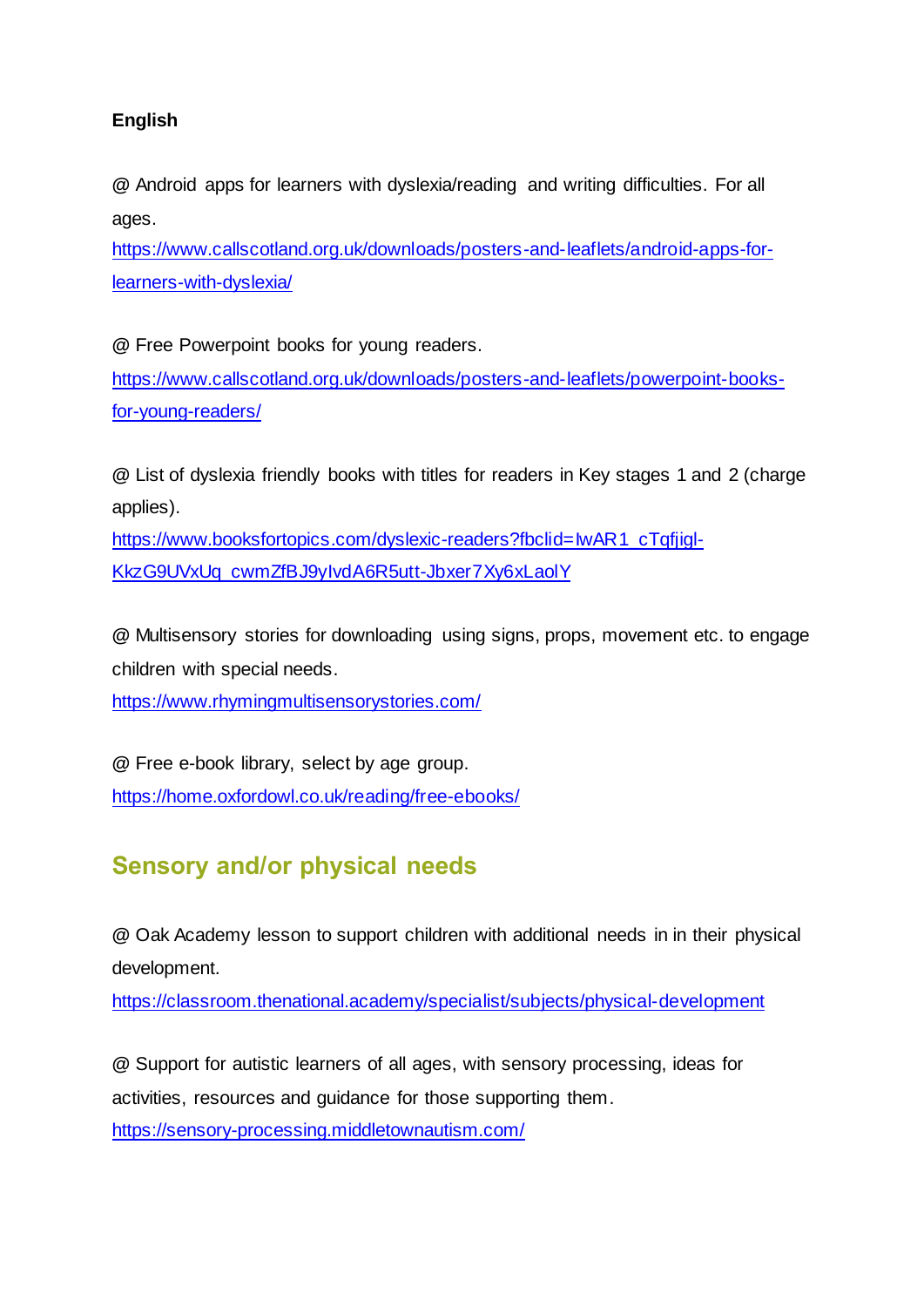**@** A guide to using the iPad to support learners with physical difficulties.

https://www.callscotland.org.uk/downloads/posters-and-leaflets/using-the-ipad-tosupport-learners-with-physical-difficulties/

**@** Using the iPad to support learners with visual difficulties. https://www.callscotland.org.uk/downloads/posters-and-leaflets/using-the-ipad-tosupport-learners-with-visual-difficulties/

**@** Using Windows 10 'accessibility' tools to support learners with visual difficulties. https://www.callscotland.org.uk/downloads/posters-and-leaflets/using-windows-10 accessibility-tools-to-support-learners-with-visual-difficulties/

**@** 10 weeks' worth of videos with activities to develop children fine motor skills. https://www.griffinot.com/developing-childrens-fine-motor-skills/fine-motor-activitieswith-kim-griffinot/

**@** Multisensory stories for downloading using signs, props, movement etc. to engage children with special needs.

https://www.rhymingmultisensorystories.com/

**@** Dance mat typing to develop typing skills, aimed at children in Key stage 2 (however there are different levels of challenge). https://www.bbc.co.uk/bitesize/topics/zf2f9j6/articles/z3c6tfr

### **Self-help and independence**

**@** Oak academy lesson to support children with additional needs develop life skills such as dressing, personal care etc.

https://classroom.thenational.academy/specialist/subjects/independent-living

**@** Resources aimed at supporting children and young people with autism to develop essential life skills such as personal hygiene, managing work and leisure activities. https://life-skills.middletownautism.com/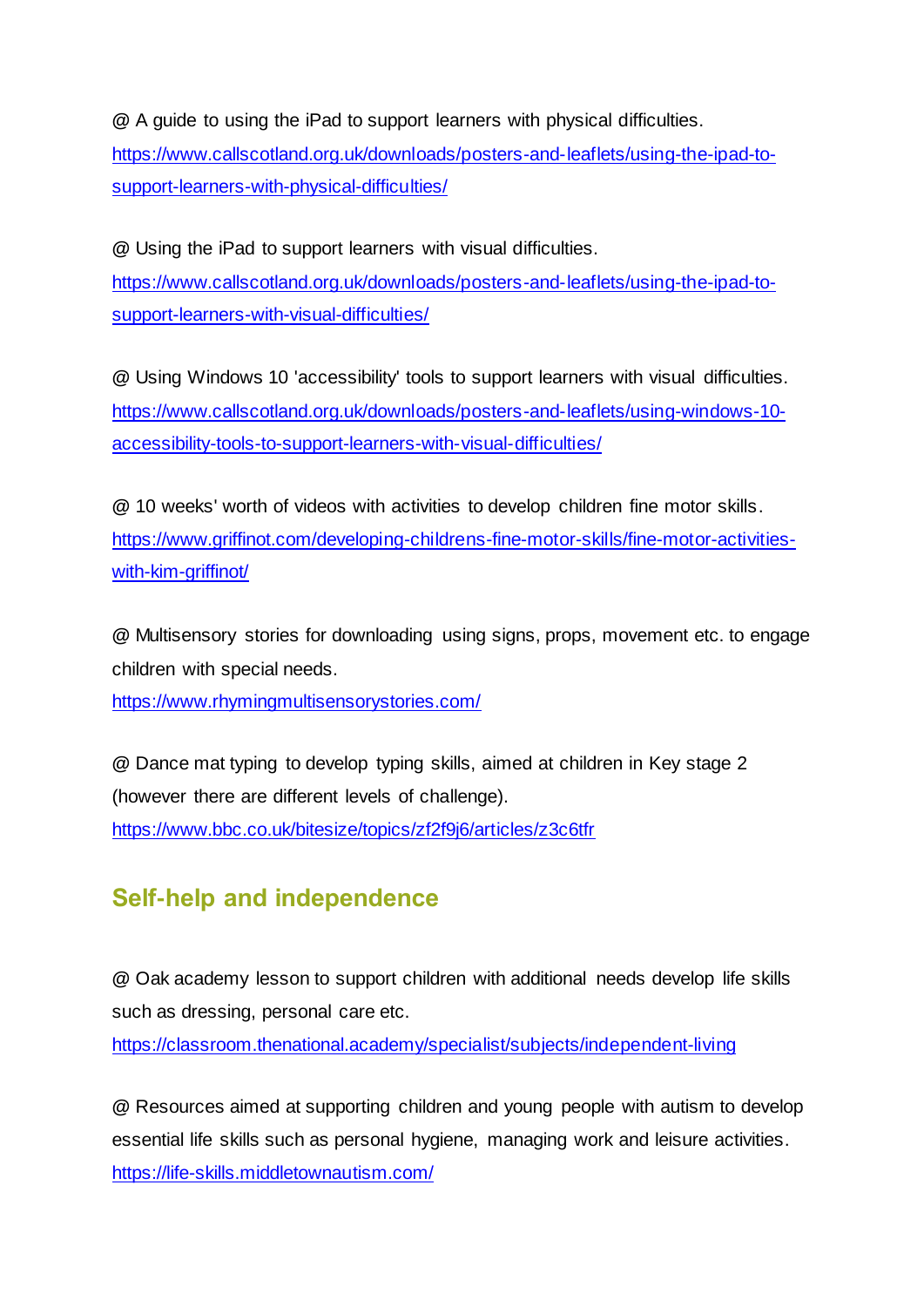### **Social, emotional and mental health**

**@** A range of resources, games etc. to support different areas of mental health: anxiety, anger, emotions, mindfulness etc. https://www.elsa-support.co.uk/category/free-resources/

**@** Resources aimed at autistic pupils, but could be used with others to support change, particularly around COVID 19. https://managing-change.middletownautism.com/

**@** A range of social stories and resources around a lot of different life issues, including COVID 19, that can be used to support young children's understanding. https://www.autismlittlelearners.com/search/label/My%20Freebies?updatedmax=2020-07-05T17:59:00-07:00&max-results=20&start=20&by-date=false

**@** iPad apps for complex communication support needs. https://www.callscotland.org.uk/downloads/posters-and-leaflets/ipad-apps-forcomplex-communication-support-needs/

**@** Create a free account to access certain activities and resources to support mindfulness and well-being, for children in Key Stage 2 and early Key Stage 3. https://www.bookofbeasties.com/

**@** A selection of games to play to build children's social and emotional awareness https://www.understood.org/en/school-learning/learning-at-home/gamesskillbuilders/social-emotional-activities-for-children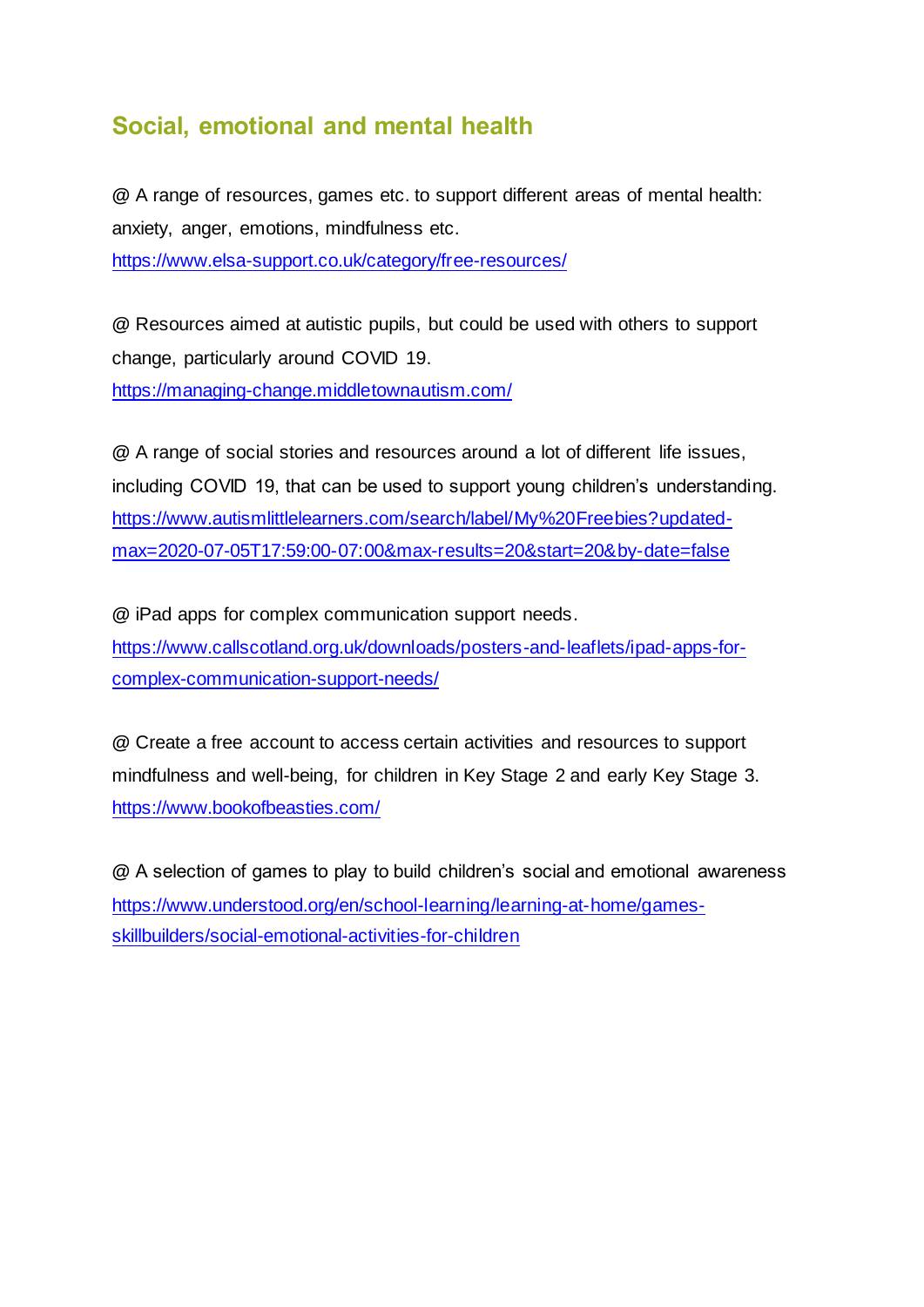### **General**

**@** Comic books that can be downloaded and support learning in different areas of the curriculum, aimed at Key Stage 2.

https://dekkocomics.com/topic-guide

**@** Early development lesson for pupils working below year one level. https://classroom.thenational.academy/specialist/subjects/early-developmentlearning

**@** Resources to support SEND learning.

https://www.callscotland.org.uk/downloads/posters-and-leaflets/inclusive-learningresources/

**@** iPad apps for learners with complex additional support needs. https://www.callscotland.org.uk/downloads/posters-and-leaflets/ipad-apps-forlearners-with-complex-additional-support-needs/

**@** Downloadable resources, activity and lesson ideas for literacy, numeracy, behaviour and social skills of needs, including social skills. https://do2learn.com/

**@** Accessible learning games for English, maths, memory and typing skills. https://www.doorwayonline.org.uk/

There is a parents toolkit on bbc bitesize with a section on SEND. **@** https://www.bbc.co.uk/bitesize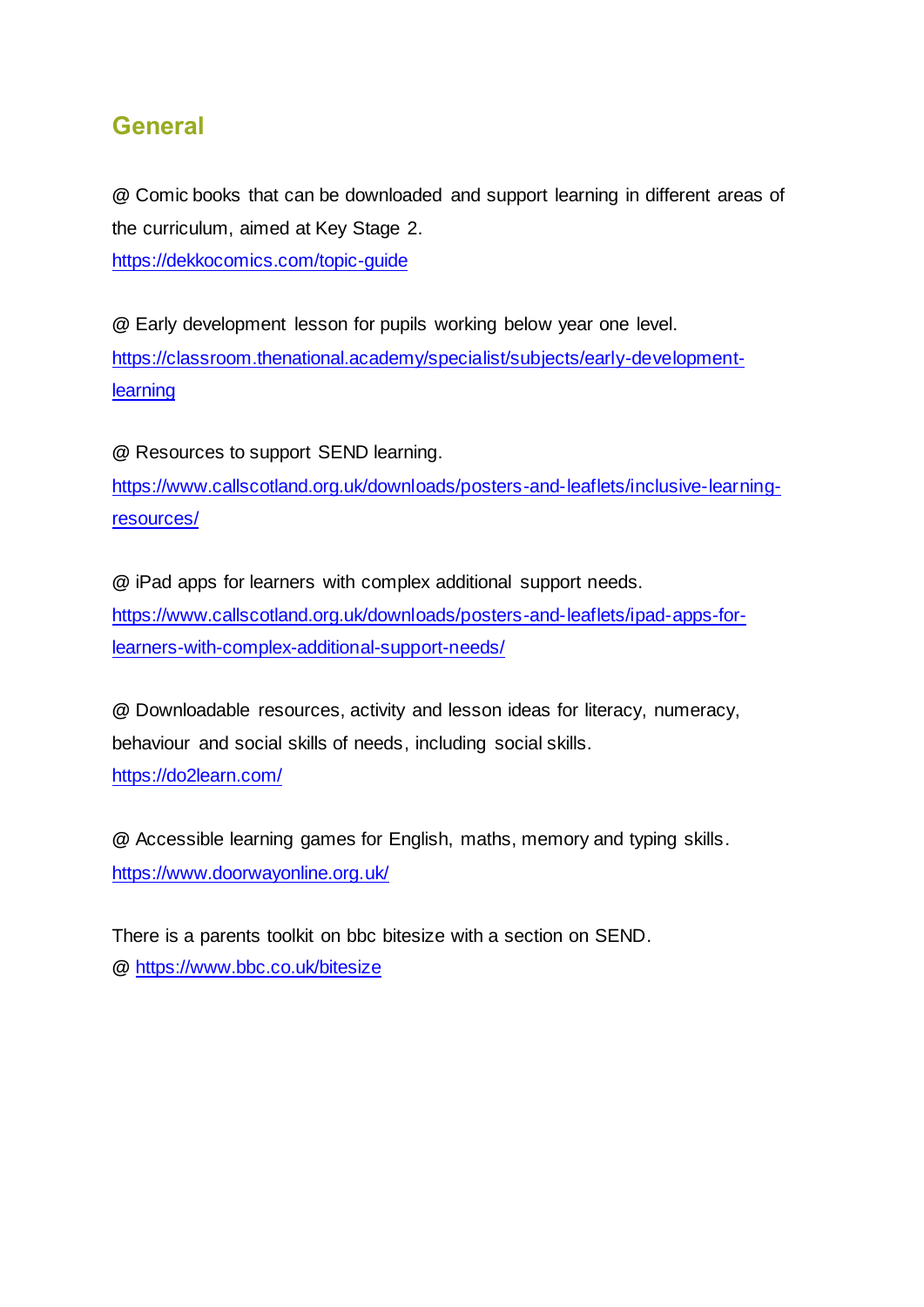### **Lincolnshire Adult Skills and Family Learning Service**

**@** www.2aspire.org.uk **Tel** 01522 782011

The Adult Skills and Family Learning Services offers a wide range of courses that engage adults in learning, which supports and enables them to enhance their quality of life, play a full part in the development of the local economy and community and progress to other learning, training and volunteering opportunities.

The service provides learning opportunities that:

- allow learners to develop their skills and confidence
- encourage learners to progress to further learning, volunteering and employment
- improve learner's employability
- develop learner's community leadership skills
- develop and promote physical and mental wellbeing and social inclusion
- support children's achievement through the involvement of parents

### **Face-to-face advice**

Call 0800 100 900 to find out if you're eligible for a face-to-face appointment with an adviser. Alternatively, text your name and the word ADVICE to 07766 413219 and an adviser will call you back for free.

### **Family Learning courses**

The Adult Learning Service loves working with families, wherever they are! Our free Family Learning courses are open to learners in schools and community venues across the county and are a great way for parents, grandparents or carers to find out how to support their children with what they learn at school. At the moment this just isn't possible, so we are now offering Family Learning Workshops online. Our experienced tutors will work with you for an hour online, sharing their ideas on a range of topics. They'll be full of ideas for you to do with your child together at home. Visit https://www.2aspire.org.uk/family-learning/family-learning-courses/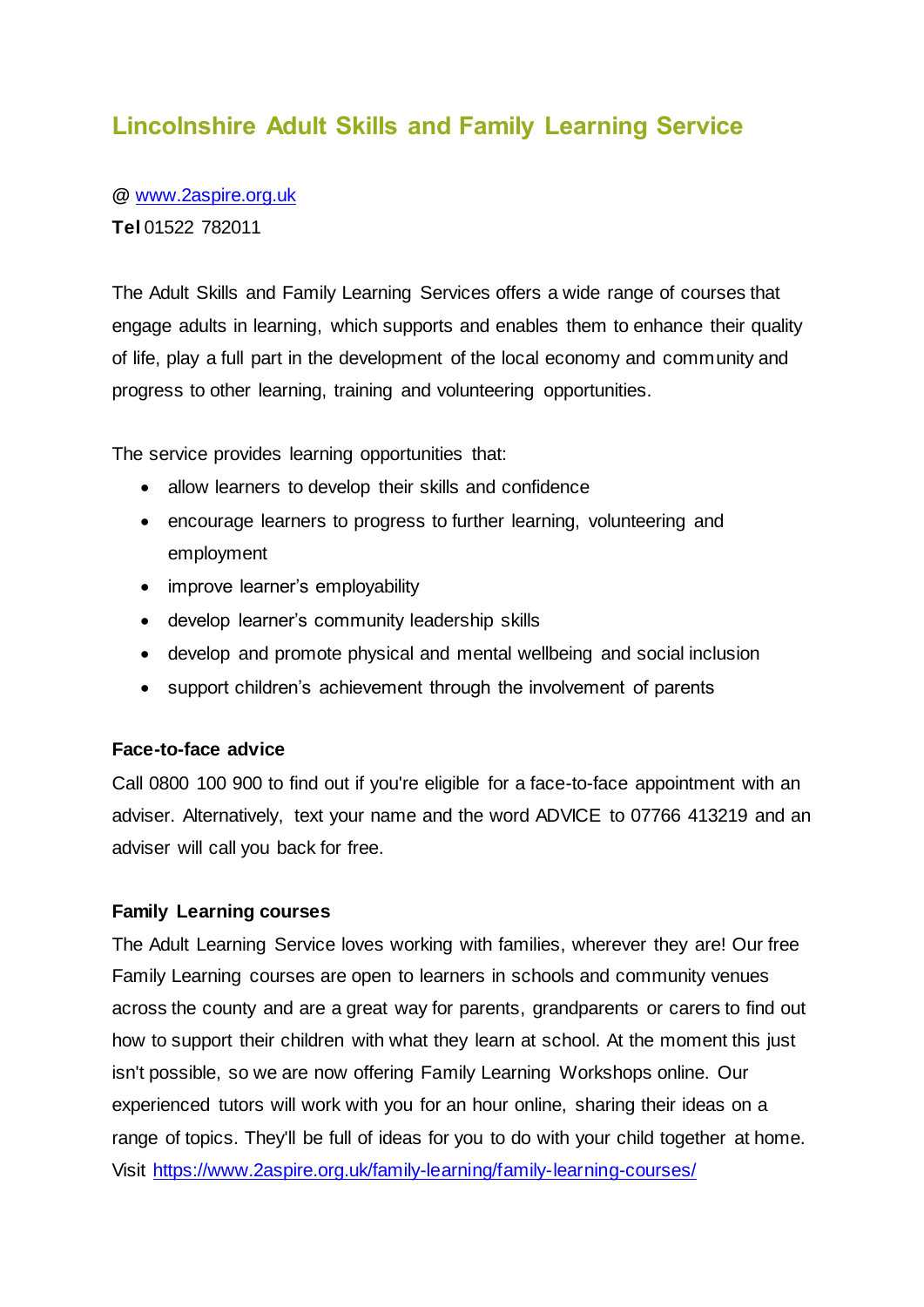### **CYP emotional wellbeing and mental health support**

### **Kooth Online Counselling Service**

Kooth.com, provided by XenZone, offers a safe and confidential online counselling and support service, which is available free to young people across the Lincolnshire area, aged 11-18 years old (up to age 25 if SEND or leaving care). It is available 12pm-10pm, Mon-Fri and 6pm-10pm, Sat-Sun. Other non-counselling support is available 24/7. The service incorporates counselling, message boards, forums and advice on a range of topics including managing exam stress, healthy relationships, anxiety and bullying.

**@** www.kooth.com

### **Healthy Minds Lincolnshire**

Healthy Minds Lincolnshire provides early emotional wellbeing support to children and young people up to age 19 (age 25 if SEND or leaving care), when they feel that life is getting out of control and need some help to cope. It is available 9.30am-4.30pm, Mon-Fri for referral or advice/guidance. The service is delivered by Lincolnshire Partnership NHS Foundation Trust and focuses on early intervention, promoting resilience and the prevention of emotional wellbeing concerns escalating to mental health issues.

Healthy Minds Lincolnshire has online workshops for young people and their parents/carers including:

- Survival guide to change
- Managing worries and anxious feelings
- Managing angry feelings
- Parents supporting children with anxiety and additional needs
- **@** https://www.lpft.nhs.uk/young-people/online-workshops

**Tel** 01522 309120 Here 4 You helpline to access this support.

**@** www.lpft.nhs.uk/young-people/lincolnshire/professionals/service-offer-andreferrals/healthy-minds-lincolnshire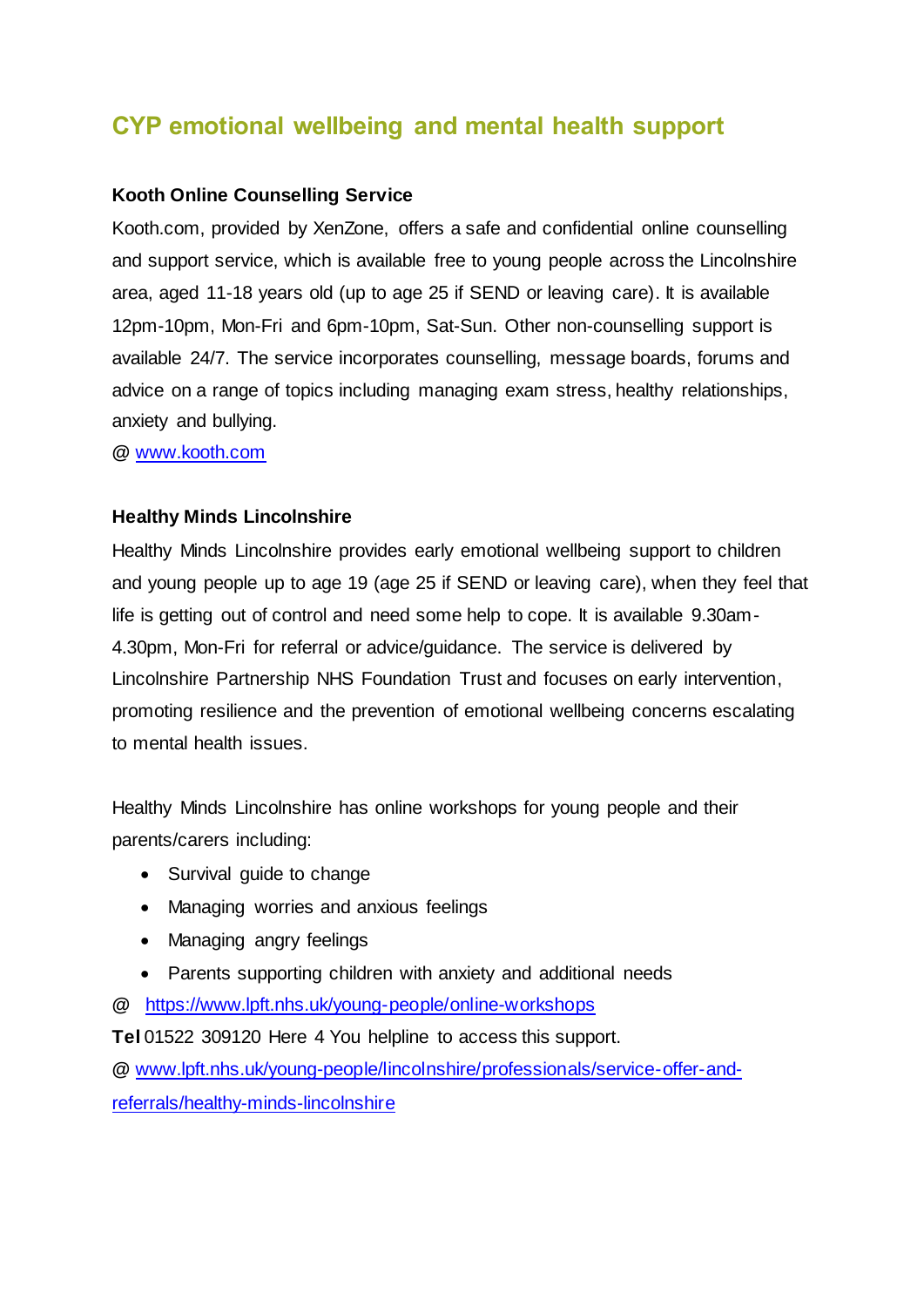### **Lincolnshire Centre for Grief and Loss (LCGL)**

LCGL provides support to children and young people in the form of advice and guidance through counselling when experiencing grief and loss as a result of death, divorce, separation, illness, crisis etc.

**@** http://www.lcgl.org.uk/

**Tel** 01522 546168

### **Child and Adolescent Mental Health Services (CAMHS)**

CAMHS supports Lincolnshire children and young people up to age 18 (age 25 if leaving care) who are experiencing moderate, acute and severe, complex and/or enduring mental health problems or disorders. Core services and advice are available 9am-4.45pm, Mon-Fri. **Tel** 01522 309120 Here 4 You helpline to access this support

**@** www.lpft.nhs.uk/young-people/lincolnshire/professionals/service-offer-andreferrals/child-and-adolescent-mental-health-service-camhs

### **Other Resources**

### **Young Minds**

The UK's leading charity committed to improving the emotional wellbeing and mental health of children and young people. They offer information, expert knowledge, online resources, outreach etc.

**Tel** 0808 802 5544 (parent helpline) **Tel** 020 7089 5050 (general enquiries)

**Urgent Support** Text YM to 85258

**@** www.youngminds.org.uk

### **LPFT Support for young people and parent includes information on:**

- looking after your mental health during coronavirus
- parent/carer resources
- five ways to well-being during Covid -19
- getting creative during lockdown

**@** https://www.lpft.nhs.uk/young-people/lincolnshire/young-people/coronavirusinformationresource-hub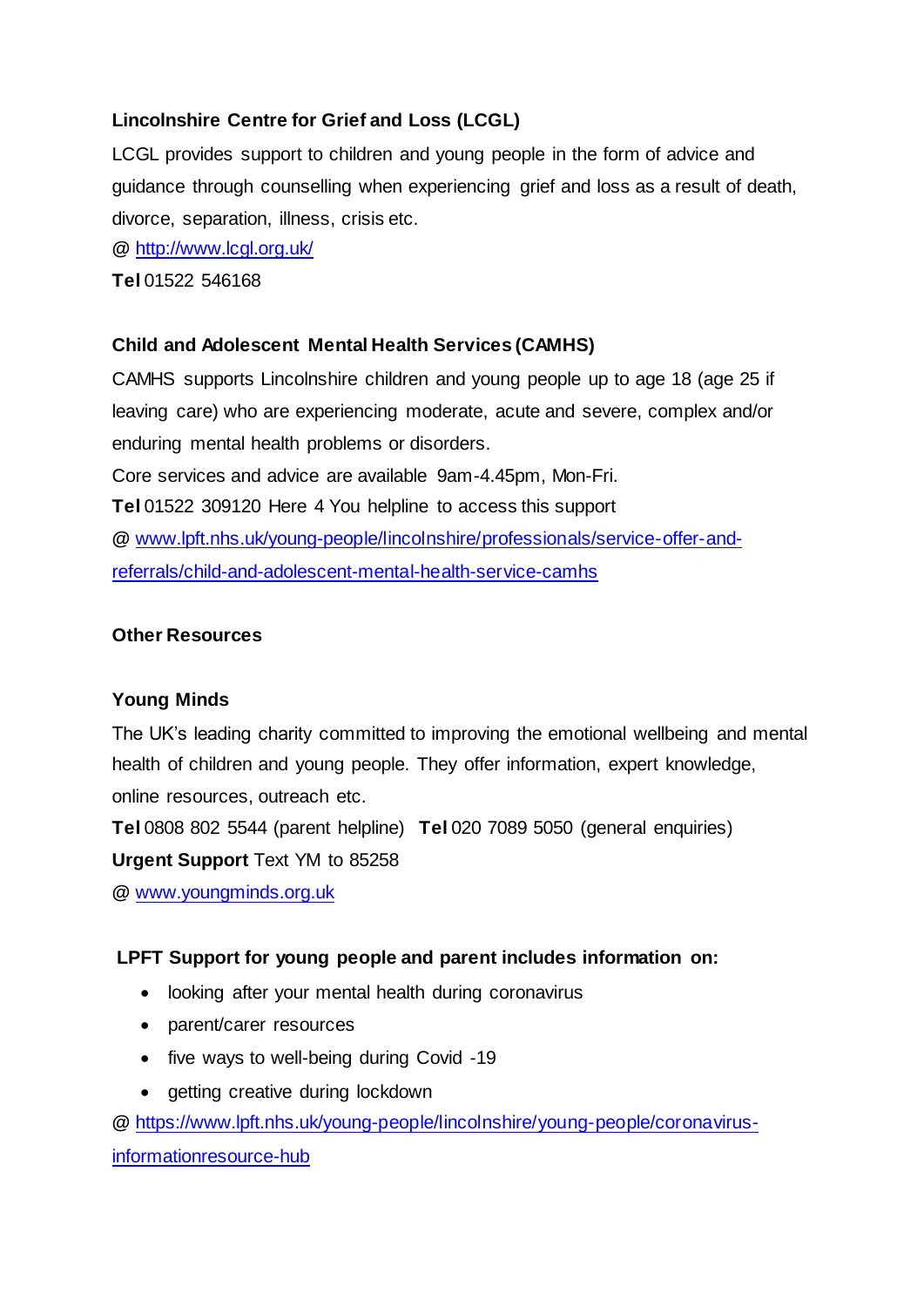# Don't bottle up your **feelings**

## **Talking helps**

**Call the confidential** emotional and mental health support line in Lincolnshire.

# 0800 001 4331

**Available 24 hours a** day, 7 days a week.





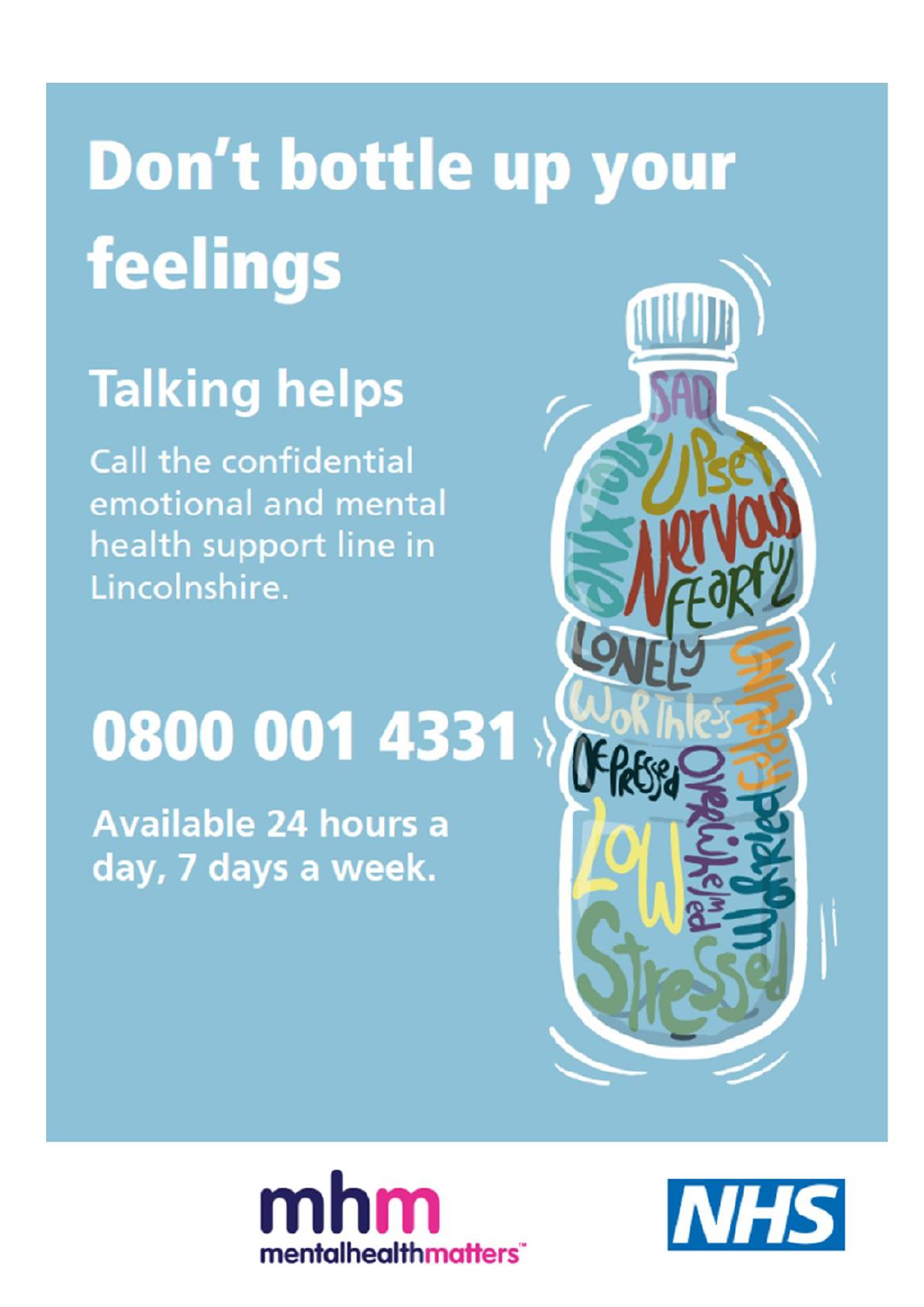### **Covid-19 – support in Lincolnshire**

Each neighbourhood has set up groups of people who have come together to help those who are not able to leave their home. You are not alone. Let us know if you need help and we will link you up with them. Local volunteers may be able to help you with things like:

- shopping
- getting prescriptions
- dog-walking
- friendly chat

You can follow the website link: https://www.lincolnshire.gov.uk/coronavirus-supportservices . Alternatively, call 01522 782189.

### **National support**

**@** Get help with technology during coronavirus https://www.gov.uk/guidance/get-help-with-technology-for-remote-education-duringcoronavirus-covid-19

The Department for Education (DfE) is providing a range of support to schools, colleges, academy trusts and local authorities through its Get help with technology programme. Parents, carers and pupils cannot apply for digital devices or internet access through this scheme themselves. They should contact their school to discuss requirements for accessing remote education.

### **Guidance for parents and carers on supporting children and young people's mental health and wellbeing during the coronavirus (COVID-19) pandemic**

What you need to know: The coronavirus pandemic is going to affect daily life, as the government and the NHS take necessary steps to manage the pandemic, reduce transmission and treat those who need medical attention. Regardless of their age,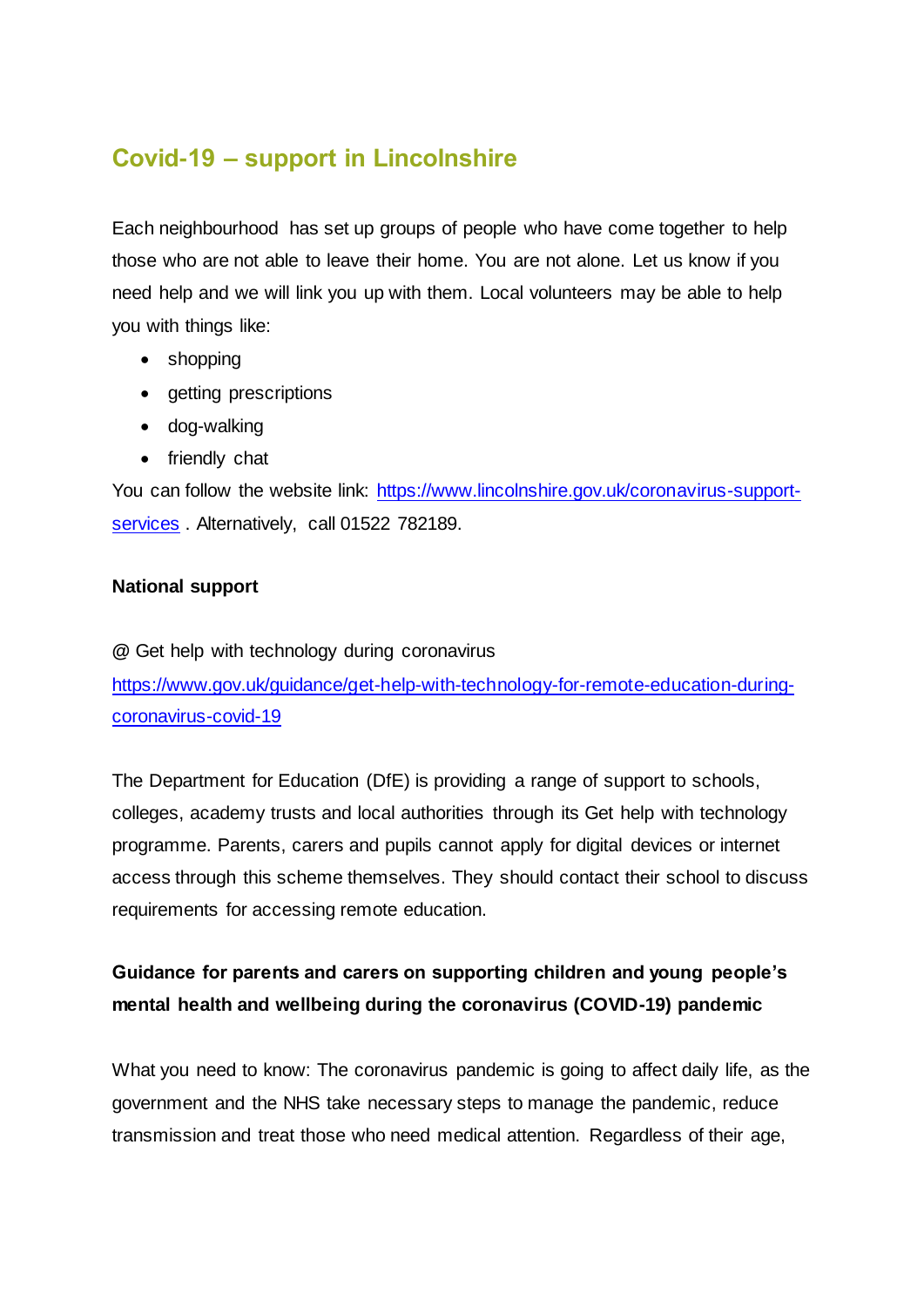this may be a difficult time for children and young people. Some may react immediately, while others may show signs of difficulty later on. How a child or young person reacts can vary according to their age, how they understand information and communicate, their previous experiences, and how they typically cope with stress. Adverse reactions may include worrying about their health or that of family and friends, fear, avoidance, problems sleeping or physical symptoms such as stomach ache.

During this time, it's important that you support and take care of your family's mental health – there are lots of things you can do, and additional support is available if you need it.

https://www.gov.uk/government/publications/covid-19-guidance-on-supportingchildren-and-young-peoples-mental-health-and-wellbeing/guidance-for-parents-andcarers-on-supporting-children-and-young-peoples-mental-health-and-wellbeingduring-the-coronavirus-covid-19-outbreak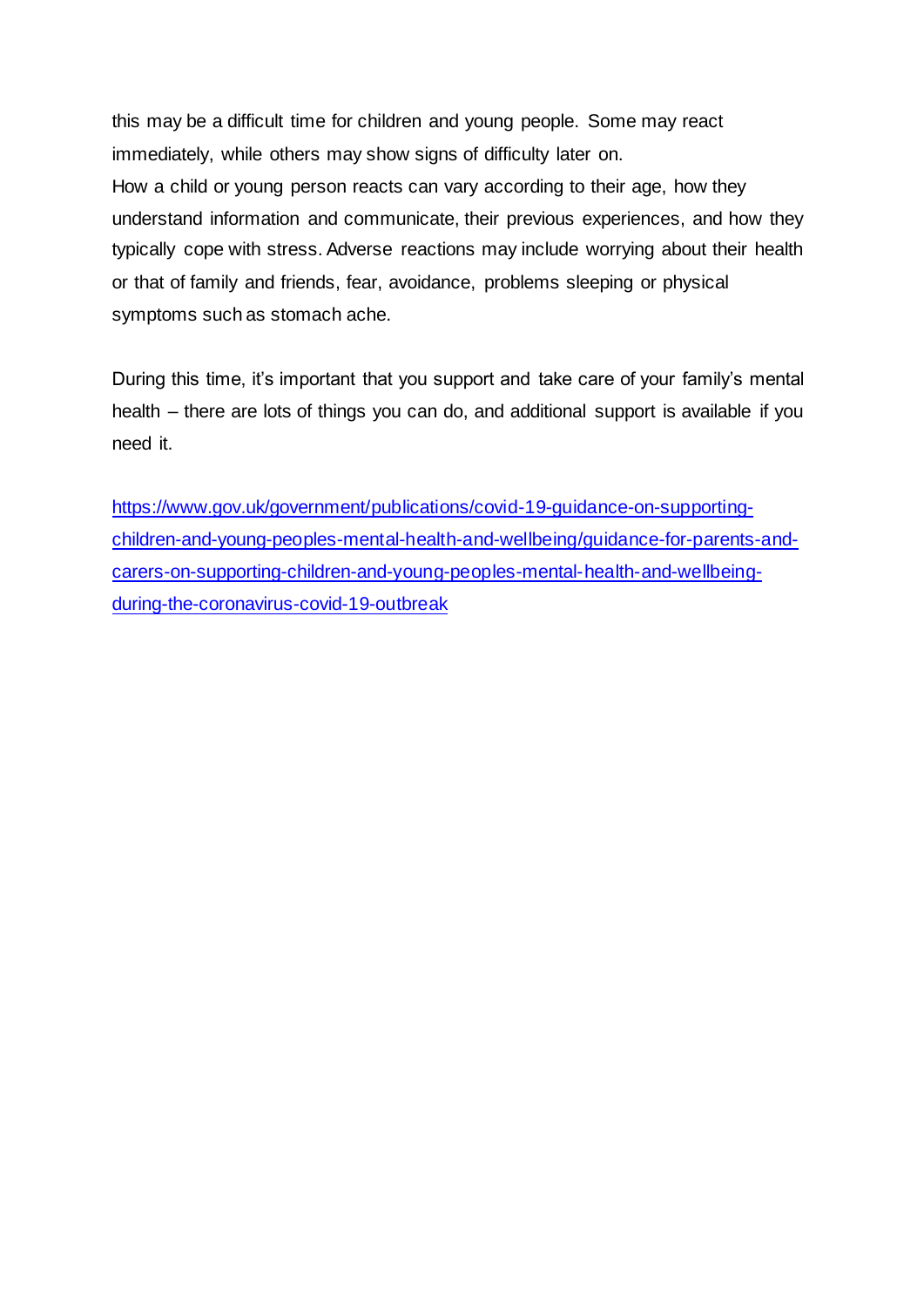

# **Coronavirus:** Top tips for families

### Try to stay calm when talking to your children or about what's happening.

Even if your children don't use verbal communication they may still pick up on your tone of voice and your stress levels.

We've put together some tips and links to online resources to help you deal with this difficult time.

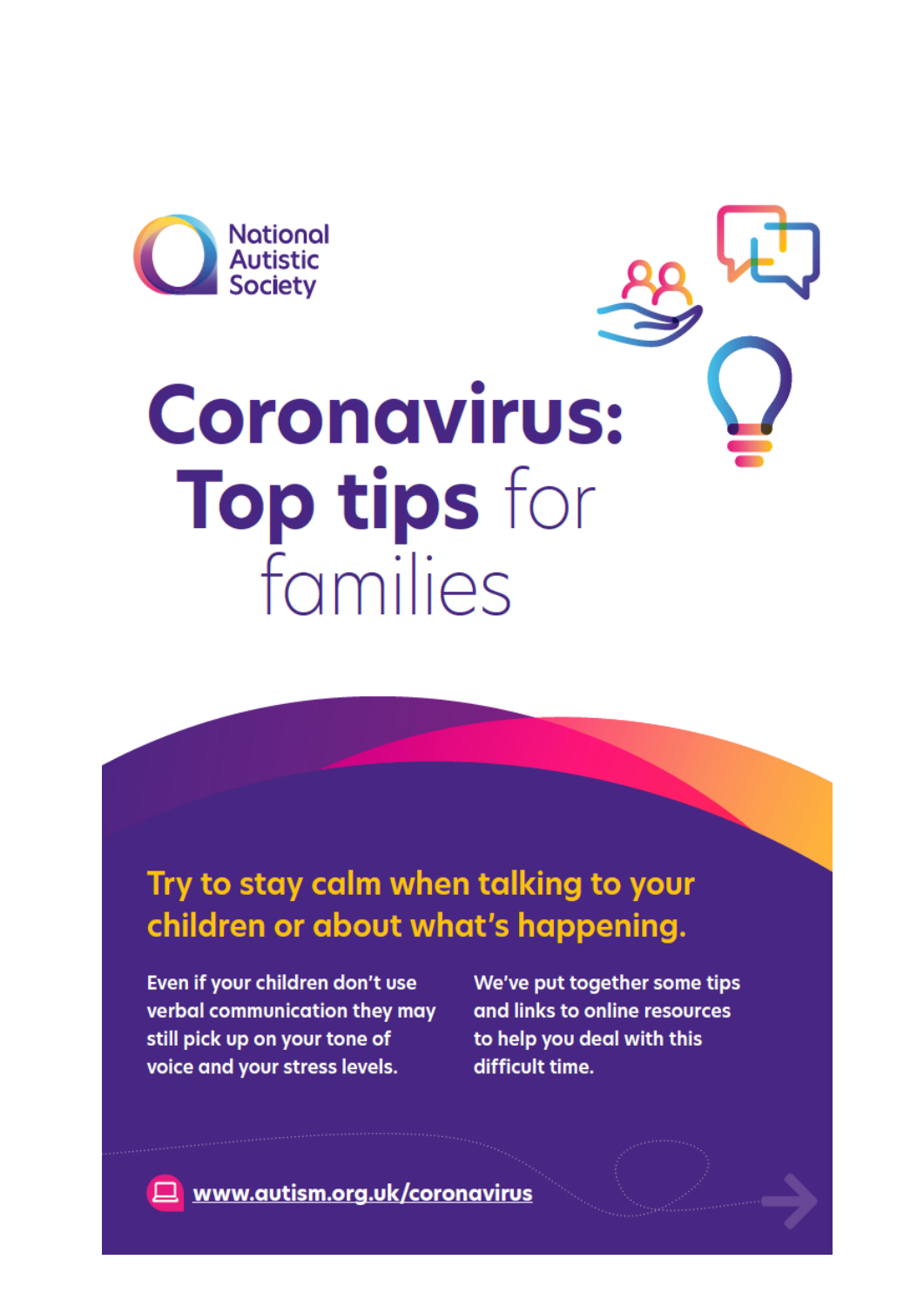

## **Support your child's** wellbeing while schools are closed

With schools closing across the UK, most children will be at home full time. As parents/carers you will inevitably be concerned about the effect this may have on your child's development, their physical and mental health, as well as your family's wellbeing.

- Establish a daily routine. Routines provide reassuring structure and purpose. Include a mix of learning, creative, physical, relaxation and 'electronics' time. Help your child make a visual timetable so everyone understands the plan.
- Make time for physical activity. Encourage your child outside and rediscover garden games. If you can't get outside, suggest your child makes an indoor obstacle course. There are lots of resources available on the BBC. ITV and YouTube.
- Work on personal care skills. Identify self-care tasks that your child would like to do more R independently, for example tying shoelaces or getting dressed.
- Develop life skills. Help your child learn how to prepare their lunch, use a washing machine or change their bedsheets. Older children could complete an online First Aid course or start to learn another language.
- 5 Create a suitable study space. Ideally your child should have an appropriately sized chair and table, but if they must use adult furniture ensure they can sit with feet firmly planted and their shoulders relaxed.
- 6 Teach your child to type. Typing is a valuable skill for education, social communication and for the workplace.
	- Rediscover creative activities such as playdough, junk modelling, Lego and origami.
- Spend social time together as a family. Play board games, watch a film or make a cake. 8 Schedule mealtimes together and commit to them.
- Keep in touch. Arrange for your child to spend time each day talking to friends or family members on the phone or on social media (with adult supervision where appropriate).
- Look after yourself. Being a full-time parent/carer with household duties and work is  $10<sup>1</sup>$ challenging. Make sure you eat and sleep well, and include time for your own rest and leisure in your daily routine.

### rcot.co.uk

Royal College of Occupational Therapists

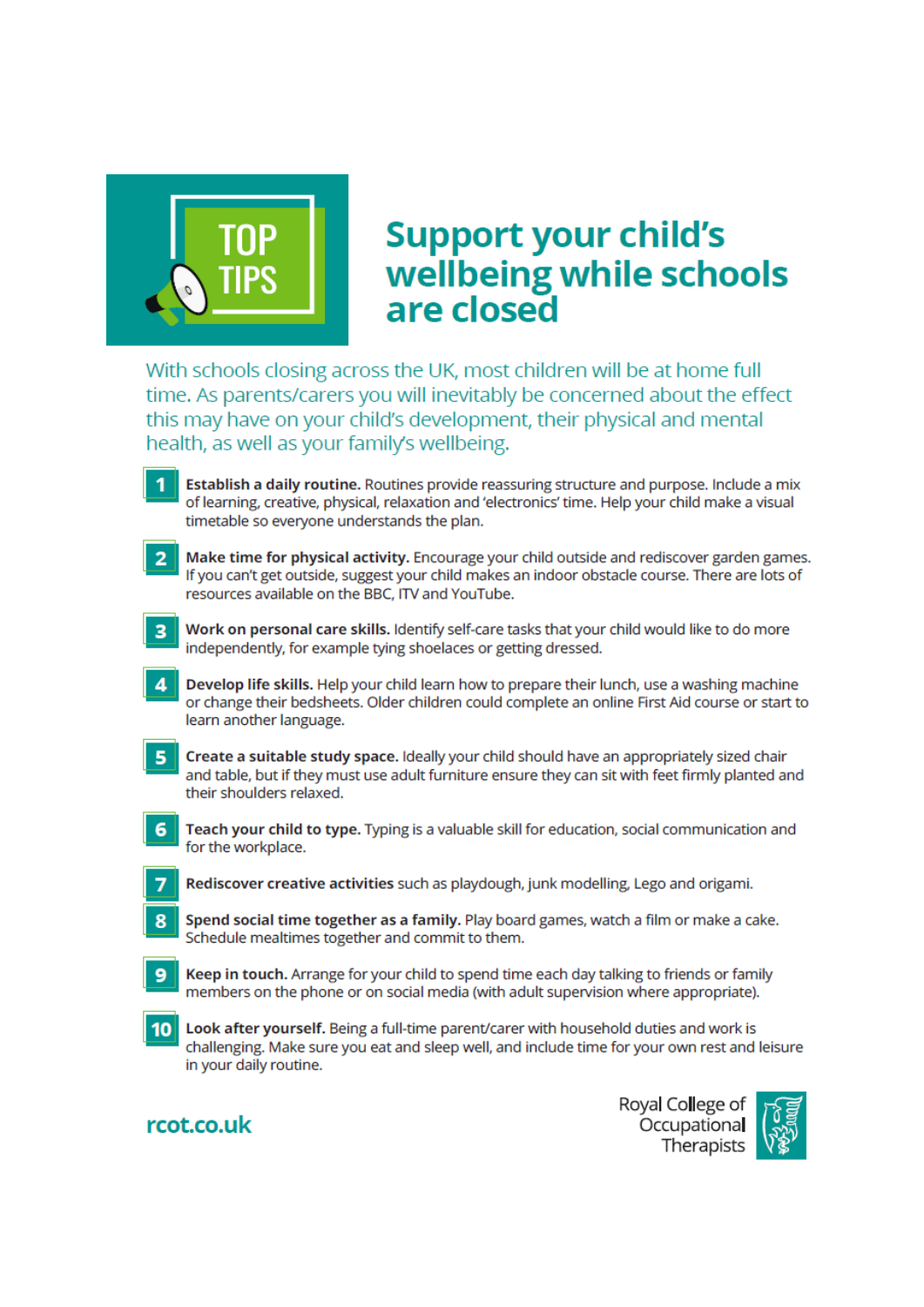

### **Are you the parent of a child aged one year or over with sleep issues?**

Would you like to speak with an experienced Sleep Practitioner about those issues?

The Sleep Charity are pleased to announce

### **FREE 1-2-1 Sleep Clinic Appointments**

Due to Covid-19 our face-to-face clinics are on hold. However, we are keen to support families however we can. We are offering appointments over the telephone mostly but are happy to use video calls too.

To find out more or to book an appointment please contact: Claire on **07568 052300** or preferably email claire@thesleepcharity.org.uk

Families must reside within the Lincolnshire boundary

**Follow us on Facebook: The Sleep Charity-Lincolnshire project**

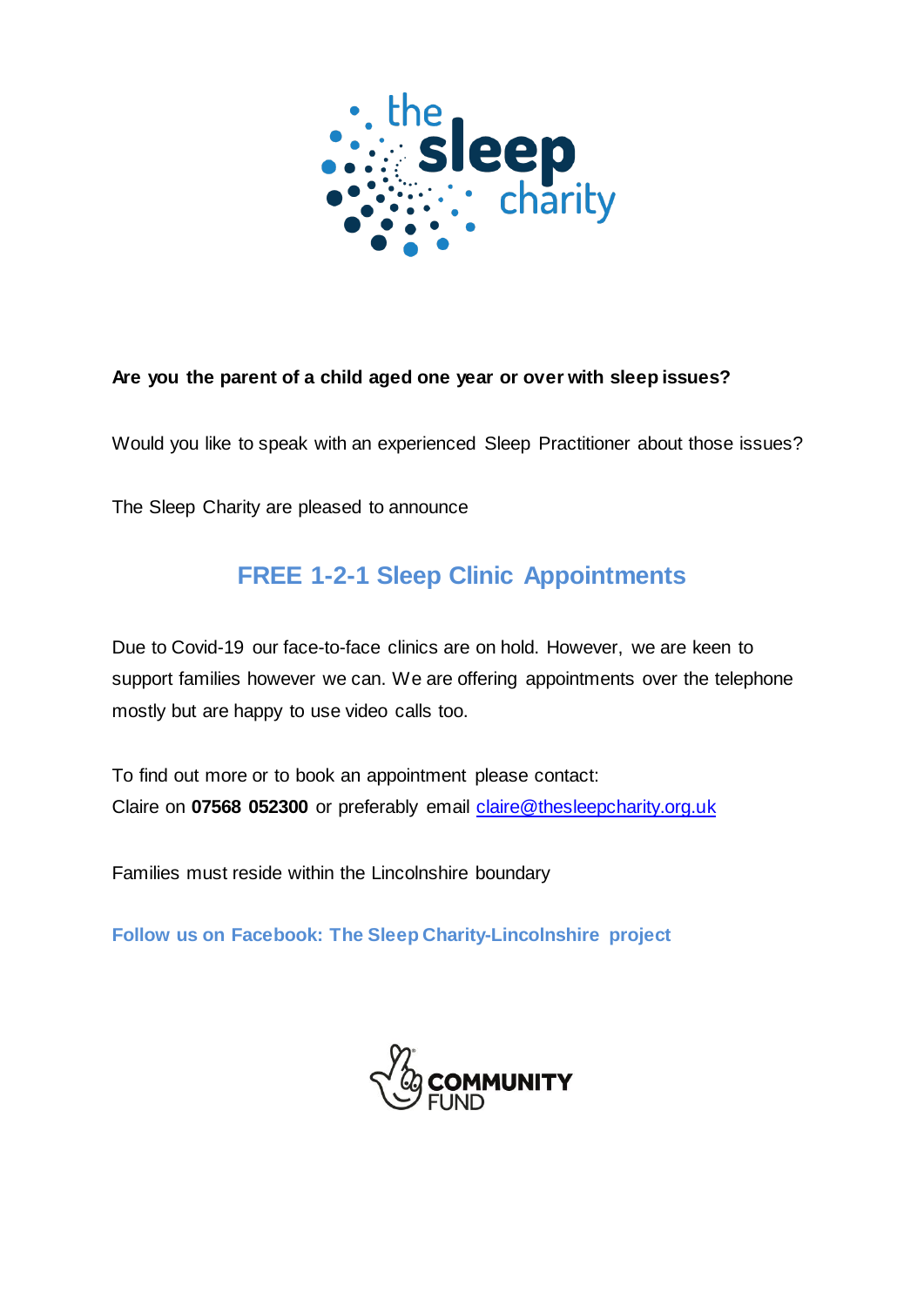### **Early Years support**

### **Children's centre update**

We currently have 29 Children's Centre's open and these are offering much needed midwifery and health visiting appointments to families. However, we understand that families are missing group based play and learning sessions. Because every centre is different we are currently working on how we can offer some sessions safely and in line with the guidance. Until then we wanted to remind you that our commissioned provider Early Years Alliance continue to deliver a full virtual programme, advertised on the children's centre Facebook pages, that will support your child's development and learning. Please see the links and information below.

### **Early Years Alliance**

If you haven't yet tried our Early Years Alliance virtual Zoom sessions, here is a little video we have created to explain the benefits to you and your child: https://www.eyalliance.org.uk/files/promovid1mp4

### **Introducing you to the skills service**

During term time, virtual sessions take place on Tuesday mornings, between 10.15 – 10.45am. This free service is open to parents and carers with children aged 0-19 (25 if additional needs).

Looking for a new direction or something to occupy your mind? Struggling to find work or needing a change? Want to develop new skills or gain experience, but don't know where to begin? Love to do a course or volunteer, but need to fit around the children? If this sounds familiar, find out how we can help by joining us on a Tuesday morning. To book your place, email **beststart@eyalliance.org.uk** giving your full name, your child/children's full name(s), postcode and the session name 'Introducing Skills'. See you there!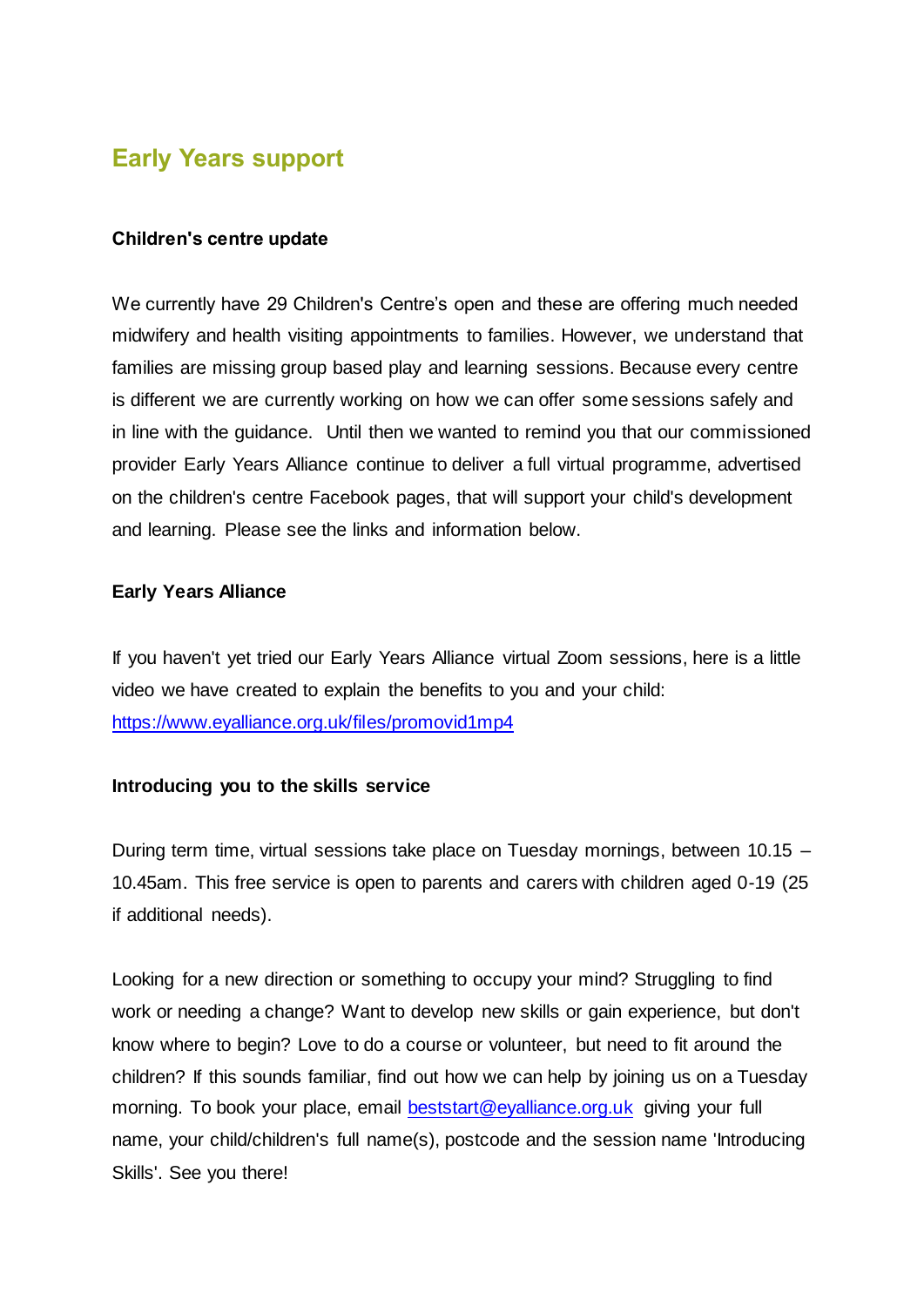### **Understanding children and young people's mental health certificate level 2**

Understand the causes, minimise the risks and learn coping mechanisms for you and the person affected with this (14 week) distance learning course from Boston College: https://www.boston.ac.uk/courses/find-a-course/area/distancelearning/understanding-children-and-young-peoples-mental-health-certificate-level-2/

For further support with finding courses, training and employment opportunities, email your full name and postcode to beststart@eyalliance.org.uk and one of our skills development officers will be in touch.

Did you know the Best Start Early Years Team can support you with learning through play and home learning for 0-5s? Email beststart@eyalliance.org.uk

### **Early Support Care Co-ordination (ESCO) – telephone appointments**

An ESCO telephone appointment provides the opportunity for you, as a parent or carer of a child with a disability, to speak to a skilled professional for a friendly and confidential consultation.

ESCO is available to support, advise, signpost and encourage, whilst recognising parents' and carers' skills and expertise.

To book an appointment, contact the customer service centre on 01522 782111.

### **Lincolnshire Parent Carer Forum**

Our main remit is to collect, collate and represent the views of parent carers from a variety of sources and use the information and ensure these are fed back to service providers with a view to improve the quality, range and accessibility of services. We are the parents' voice!

We work with Department for Education (DfE), Department of Health (DoH), Lincolnshire County Council (LCC), National Health Service (NHS), Clinical